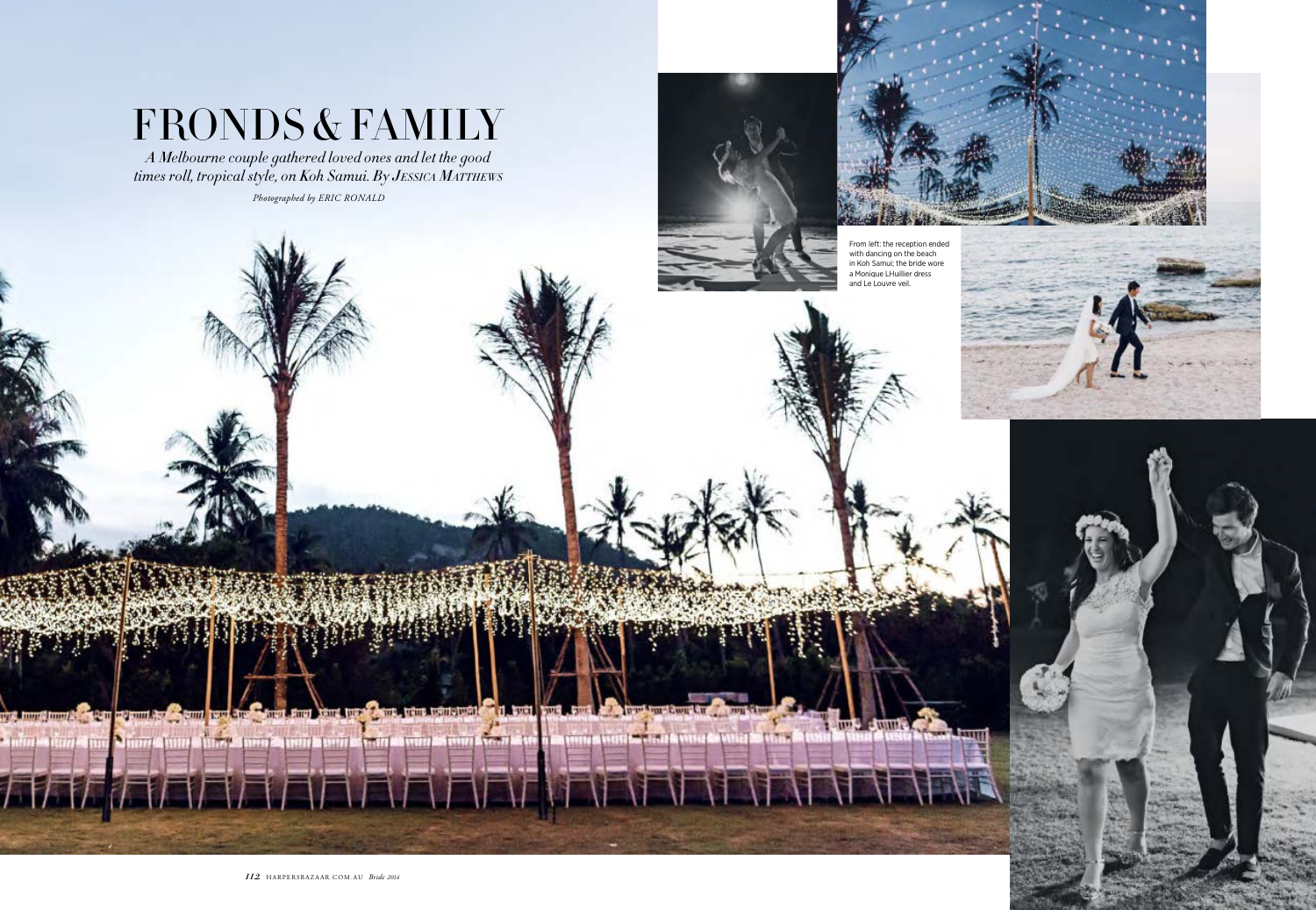

t was love at first sight. Polly Viska was wandering down a street in Paris when a chance encounter made her weak at the knees. The object of her affection sat behind a shiny window at Miu Miu and had jewel-encrusted silver straps and a cute chunky heel. Even though she hadn't **planned the rest of her bridal look**, she just knew.  $\frac{1}{\sqrt{1}}$   $\frac{1}{\sqrt{1}}$ 

"They were my dream wedding shoes," gushes. "I went back three days in a row but thought, 'I don't know what my dress is yet, so I'd be stupid to buy them.' On the plane home they were all I could think about. I couldn't get these shoes off my mind!"

That was 11 years ago. These days the couple is based in Melbourne, where they both grew up. Roger proposed in the Victorian coastal town of Lorne during a holiday. "We went for a run and got to my favourite lookout point, and he was like, 'I've got a really bad stitch,'" says Viska. "When I turned around, he was down on one knee. All these people were out on their balconies cheering."

Then came a cruel twist of fate. Back in Australia, when Viska decided to make the purchase, they were nowhere to be found. "I went to every Miu Miu shop and looked everywhere online — no one had them," she says. "Eventually Mum found a place in the US with a pair, so she gave them to me as a surprise."

It wasn't the first time Viska found love overseas. The public relations manager at Mecca Brands first met her husband, Nicholas (who goes by Roger) Larkins, on holiday in Thailand. "It was that time between school and uni," she says. "I went with the girls, he went with the boys. We turned a corner and bumped into each other."

"We had a Slim Aarons-style party. I remember looking around and thinking, 'I've never seen a pool this full. Ever!'"



Clockwise from far left: Samujana villas; the bride's "dream" Miu Miu shoes; final prep; fan-style wedding programs; the groomsmen in summer suits.



The bride's father, Peter, cracks open some Pol Roger champagne.

> From top: the wedding took place on a grass embankment above the beach to save heels becoming sand-bound; bridesmaids in matching banana print, and all-white for the ceremony.